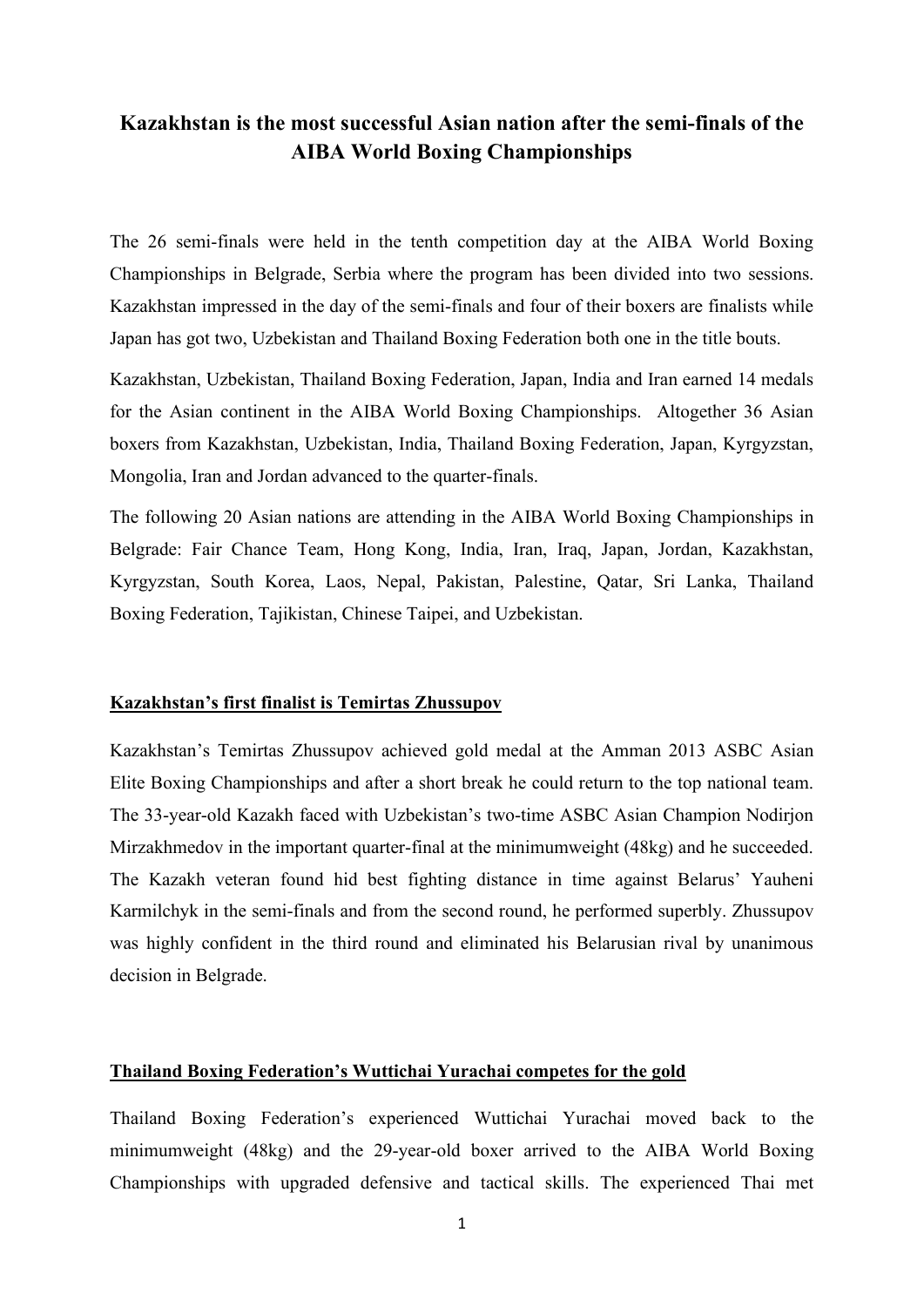eliminated Japan's Kazuma Aratake in the quarter-finals and he opened his campaign better than Georgia's Sakhil Alakhverdovi in the last four. Yurachai used his distance effectively and jumped in to land his shots against the Georgian who could not find the best weapon against the Thai. Yurachai played his own game and very best therefore he became Thailand Boxing Federation's first finalist in Belgrade.

#### **Kazakhstan's second finalist is Mahmud Sabyrkhan**

Kazakhstan's Makhmud Sabyrkhan is three-times ASBC Asian Champion as junior and youth therefore he was named as one of the biggest talents in the country. Sabyrkhan has got also almost unbeaten record in the elite level despite of his age of 20 and after the strong preparations, he arrived as favourite of the bantamweight (54kg). He found the best fighting distance quickly in the first minute against India's lone semi-finalist, Akash Kumar and took the lead on the scorecards. Sabyrkhan was more active in the attacks and the Indian could not reach the quick Kazakh youngster therefore he advanced also the final following Temirtas Zhussupov.

## **Japan's Tomoya Tsuboi reached his career highlight**

Japan's Tomoya Tsuboi joined to the elite national team in 2015 when he competed in the ASBC Asian Elite Boxing Championships in Bangkok. Sometimes Ryomei Tanaka, Tosho Kashiwasaki or Ryusei Baba were better than him in the recent years therefore he worked hard in the gym to regain his place in the national team. He arrived to the venue of the AIBA World Boxing Championships in his best ever shape and he was ready to make a surprise. Tsuboi advanced to the semi-final after beating strong opponents and he has done an amazing performance against France's Billal Bennama. The French could not use his long range tactic in their semi-final due to Tsuboi's impressive power and speed attacks therefore Japan has got a finalist in Belgrade.

# **Okazawa and Zhussupov produced an amazing semi-final**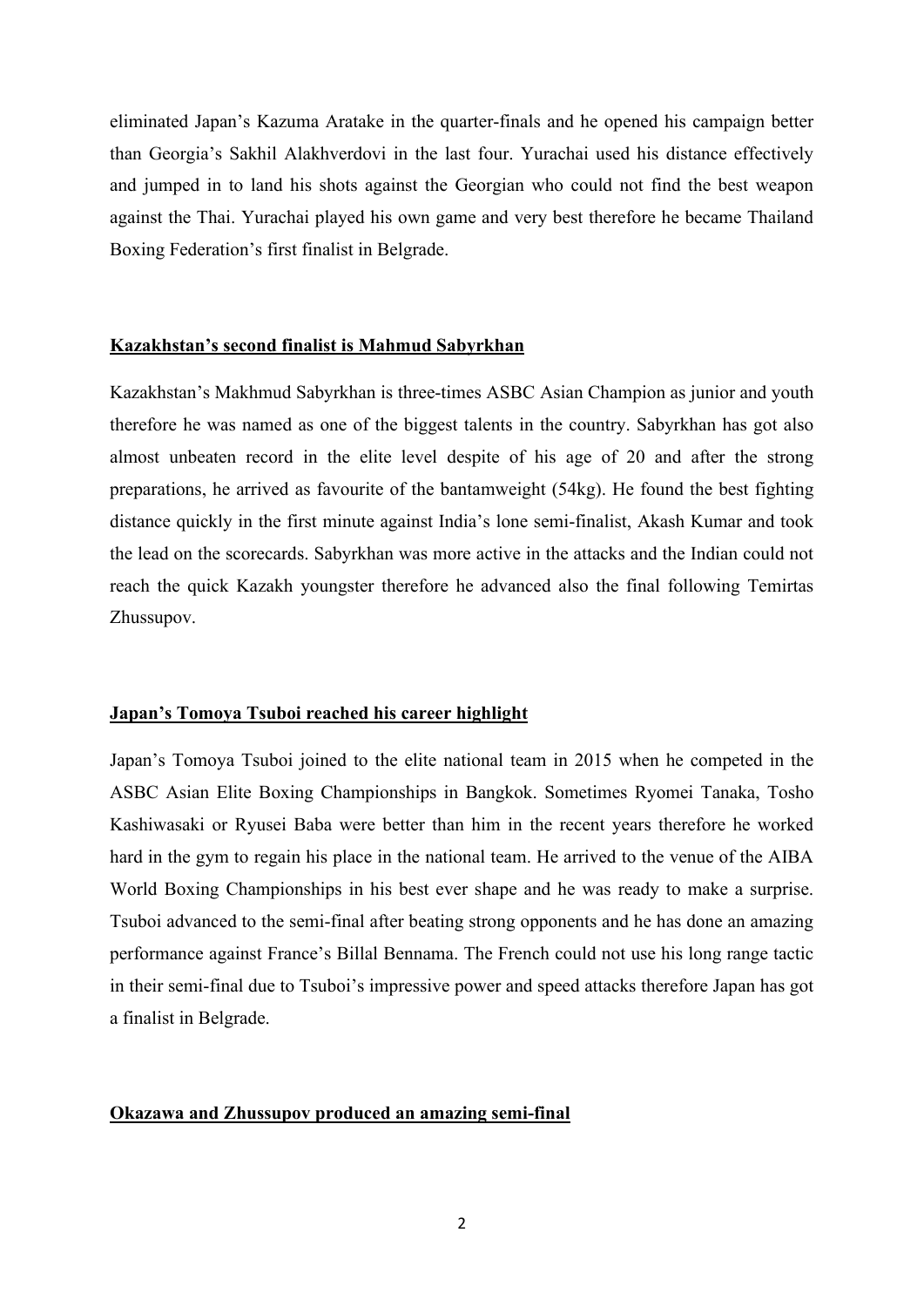Japan's Sewon Okazawa was silver medallist in the Bangkok 2019 ASBC Asian Boxing Championships but since then he has been shining in the international stage and arrived to Belgrade as one of the favourites at the welterweight (67kg). Following his hard opening in the event, the 26-year-old Japanese was getting better rounds by rounds and he impressed in the semi-final against Kazakhstan's two-time AIBA World Boxing Championships bronze medallist Ablaikhan Zhussupov. The Kazakh and the Japanese boxers had the same fighting style but Okazawa was slightly better in that tactical game to win the bout.

#### **Kazakhstan's Saken Bibossynov eliminated his fourth top opponent at the flyweight**

Kazakhstan's Saken Bibossynov eliminated Uzbekistan's Hasanboy Dusmatov, India's Deepak and Colombia's Yuberjen Martinez during his road to the semi-finals at the flyweight (51kg). The 24-year-old Kazakh claimed bronze medal at the Yekaterinburg 2019 AIBA World Boxing Championships and met with Thailand Boxing Federation's 19-year-old Thanarat Saengphet in the last four to get his place in the final. The Kazakh boxer started the first round better and landed a few nice shots but the Thai teenager was highly competitive, especially in the third. Bibossynov had enough advantage to beat Saengphet and advanced to the final where he will now meet with United States' Roscoe Hill.

# **Kazakhstan's fourth finalist is Serik Temirzhanov**

Kazakhstan's Serik Temirzhanov joined to the elite national team in the end of 2019 following his successes in the international tournaments. The Pavlodar-based Kazakh boxer had some unexpected losses this year but he learnt a lot on those bouts and impressed in the AIBA World Boxing Championships. Temirzhanov eliminated all of his top opponents by large margin of differences and he has done strong performance also against Cuba's Osvel Caballero. The referee counted the Cuban in the end of the first round which guaranteed his advantage after three minutes and Temirzhanov was able to keep it until the last gong.

*"Temirzhanov is a very good boxer, we worked with him a lot and we expected that he can beat the Cuban today,"* added his coach, Mr. Azamat Makazhanov.